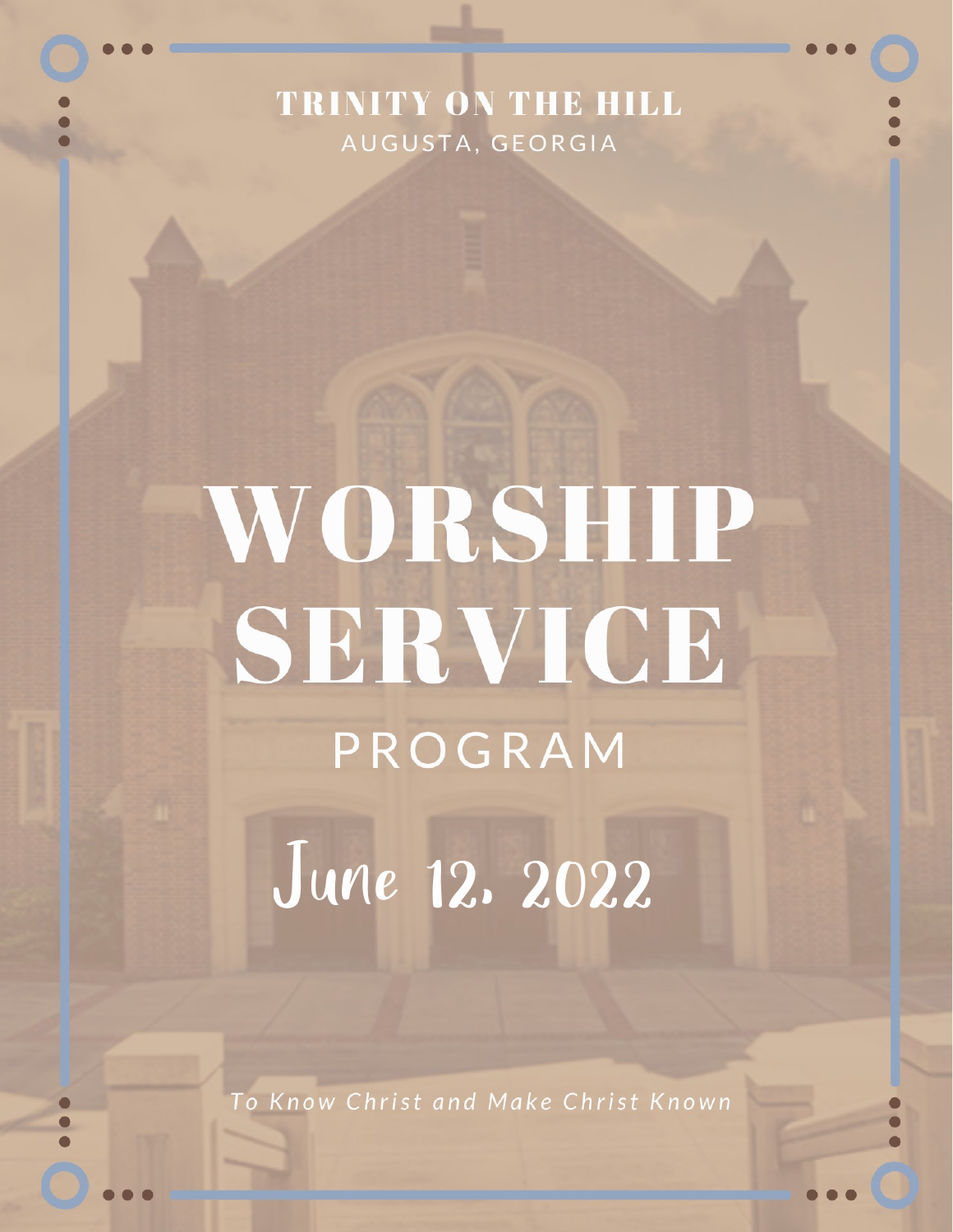## Service of Worship 8:30 & 11:00am

#### We Gather to Celebrate

Prelude

Call to Worship Holy, Holy, Holy

To God Be the Glory

Gigi Davis & Nick Lowery Sanctuary Choir

Gigi Davis

Van Haywood

Van Haywood

Welcome Home

Spoken Call to Worship

Leader: Shout for Joy in the Lord, O ye righteous. For praise is good for the upright. People: Give thanks to the Lord. Raise melodies to Him with the strings. Leader: Sing to Him a new song. Raise your voices to Him and play skillfully on the strings. People: For the Word of the Lord is upright, and all His work is done in faithfulness. Leader: The earth is full of the steadfast love of the Lord.

All: Let all the earth fear the Lord. Let all the inhabitants of the world stand in awe of Him.

| Opening Hymn         | Love Divine, All Loves Excelling | Van Haywood           |
|----------------------|----------------------------------|-----------------------|
| Affirmation of Faith | Apostles' Creed                  | <b>Shelley Martin</b> |
| Gloria               | Glory Be to the Father           | Van Haywood           |

#### We Celebrate through Prayer & Giving

| <b>Prayer Chorus</b>                                 | Jesus, We Crown You with Praise | Van Haywood           |
|------------------------------------------------------|---------------------------------|-----------------------|
| Morning Prayer                                       |                                 | <b>Shelley Martin</b> |
| Hymn                                                 | <i>Wonderful Words of Life</i>  | Van Haywood           |
| Celebration of God's Faithfulness Through Generosity |                                 | <b>Shelley Martin</b> |
| <b>Special Music</b>                                 |                                 | Gigi Davis            |

#### We Celebrate through Hearing God's Word

| Scripture | Luke 13:6-9     | Rev. Dr. Mike Cash |
|-----------|-----------------|--------------------|
| Sermon    | Fig Tree Farmer | Rev. Dr. Mike Cash |

#### WE GO OUT & SHOW THE WONDERFUL LOVE OF GOD

| Hymn of Response   | The Church's One Foundation | Van Haywood        |
|--------------------|-----------------------------|--------------------|
| <b>Benediction</b> |                             | Rev. Dr. Mike Cash |
| Going Forth        | Revive Us Again             | Van Haywood        |
| Postlude           |                             | Nick Lowery        |
|                    |                             |                    |